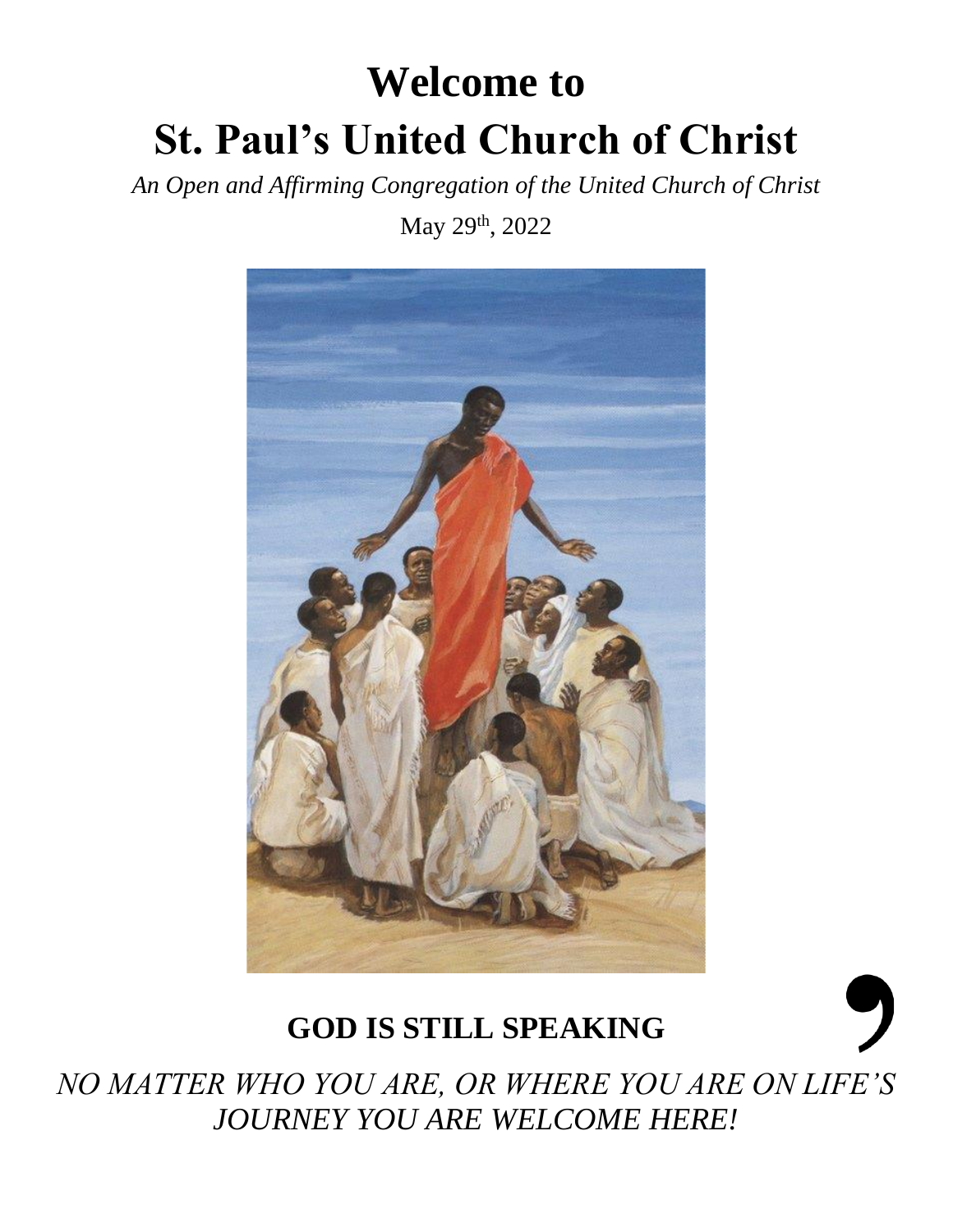# **Worship Leadership**

Preacher: The Rev. John J. Ward-Diorio Pastor Allyssa A. Boyer Lector: Michael Gray

#### **Ministry of Music**

Minister of Music: Eric R. Dundore Choristers' Director: Jonneke A. Dundore Assistant Music Director: Mark A. Dundore Organist: Sarah A. Myers Assistant Organist: Patrice G. Miller

# **Ministry of Audio and Video**

Jeffrey A. Dundore

#### **Ministry of Service**

Head Usher: Jim Pirtle Ushers: Steven Roush, Shirley Knox Nursery: Susan Ward-Diorio, Jonneke Dundore Flower Delivery: Mary Runkle

> **Pastor Emeritus** The Rev. Dr. Thomas E. Herrold

> > **Ministers** The Entire Congregation

*Please visit the church website at http://saintpaulsucc-mech.org/ to sign up for Acolyte, Usher, Lector, Volunteer in the Nursery, Deliver the Altar Flowers, and/or Sponsor the Altar Flowers. You will find the individual signup sheets under the "Sign Up" menu heading. Thank you.*



S*t. Paul's Online Giving*

**ST. PAUL'S UNITED CHURCH OF CHRIST 626 Williams Grove Road Mechanicsburg, PA 17055 717/766-7931 Website: www.saintpaulsucc-mech.org Office email: stpaulstaff@outlook.com John's email: [revjohnwd@outlook.com](mailto:revjohnwd@outlook.com) Allyssa's email: [allyssaboyer@outlook.com](mailto:allyssaboyer@outlook.com)**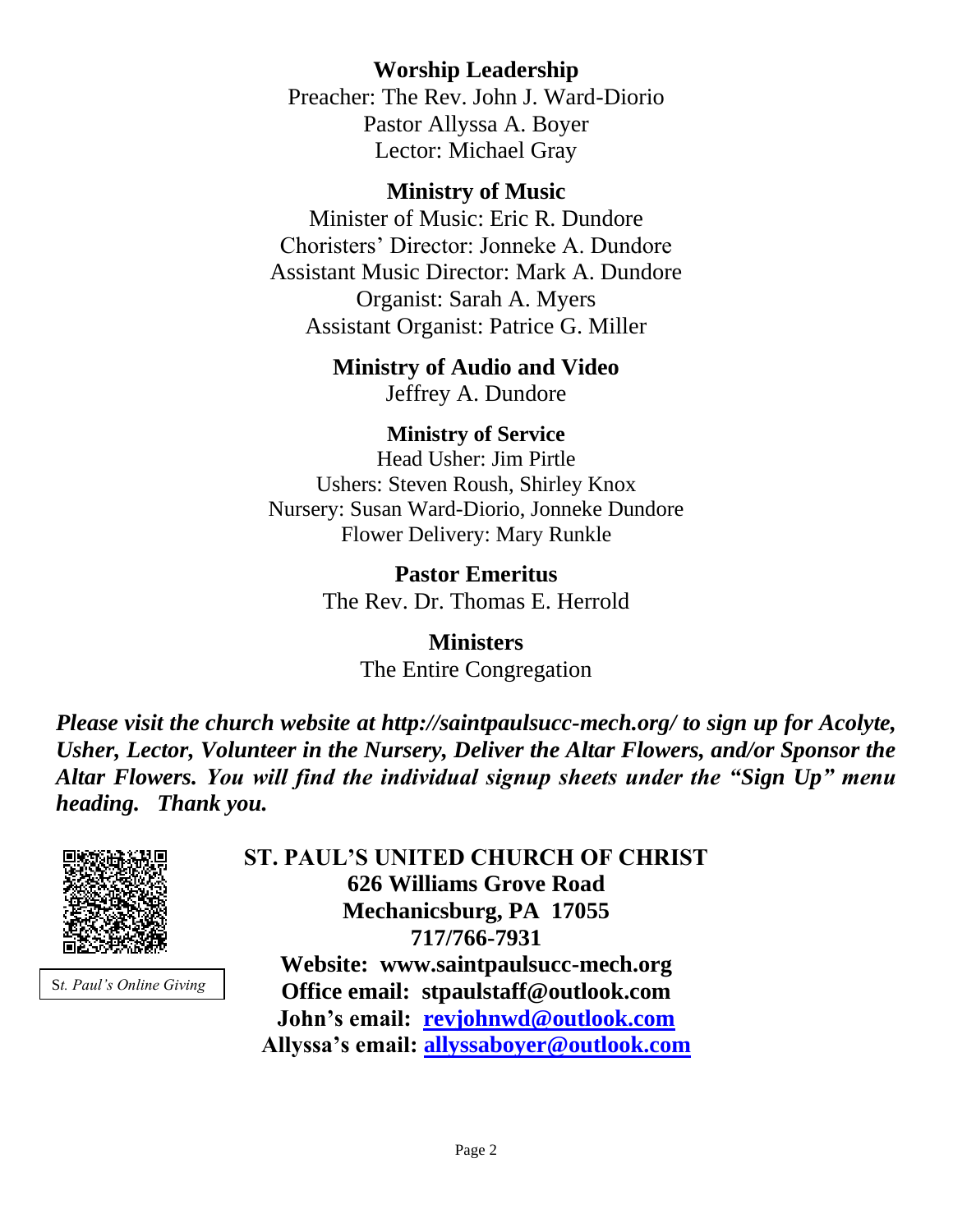#### ST. PAUL'S UNITED CHURCH OF CHRIST SERVICE OF WORSHIP

#### $\triangle$ SCENSION SUNDAY May 29<sup>th</sup>, 2022

*Please note: the livestream broadcast begins with the Announcements. If you do not wish to appear in the livestream, it is best to sit in one of the back three pews of the Sanctuary.*

*Please write up any Prayer Requests ahead of time, leave them in the Red Bowl or give them to the Head Usher. They will bring them forward.*

*\*Those who are comfortable doing so are invited to stand.*

THE RINGING OF THE CHIMES

THE WELCOME & ANNOUNCEMENTS

THE ORGAN PRELUDE "God Will Take Care of You" Robert J. Hughes

CHORAL INTROIT

*Please note: we will be singing with our masks in place.*

\*THE HYMN No. 257 "Alleluia! Gracious Jesus!" (vs. 1-3)

#### \*PRAYER OF INVOCATION (unison)

**Almighty God, we give our first allegiance to You. Guide us in sensing Your Presence, as You lead us through our daily lives. Amen.**

#### CALL TO CONFESSION

Perhaps because we often think of God in human terms, we perceive God and Jesus as above us, both in power and therefore location. Such boundaries have caused some to question all the tenets of Christianity. Let us confess where we have ignored some of the implications of unexamined beliefs. Let us join in the time of Silent Prayers of Confession.

# SILENT PRAYERS OF CONFESSION

# WORDS OF ASSURANCE (Responsive):

Minister: God forgives us and continues to hope we break down the limits and boundaries we place upon God.

**ALL: Let us acknowledge God's power, without cloaking God in the trappings of human power. Amen.**

> *Please note: we will not be shaking hands or hugging. If you are able, please rise and greet one another with other signs of Peace.*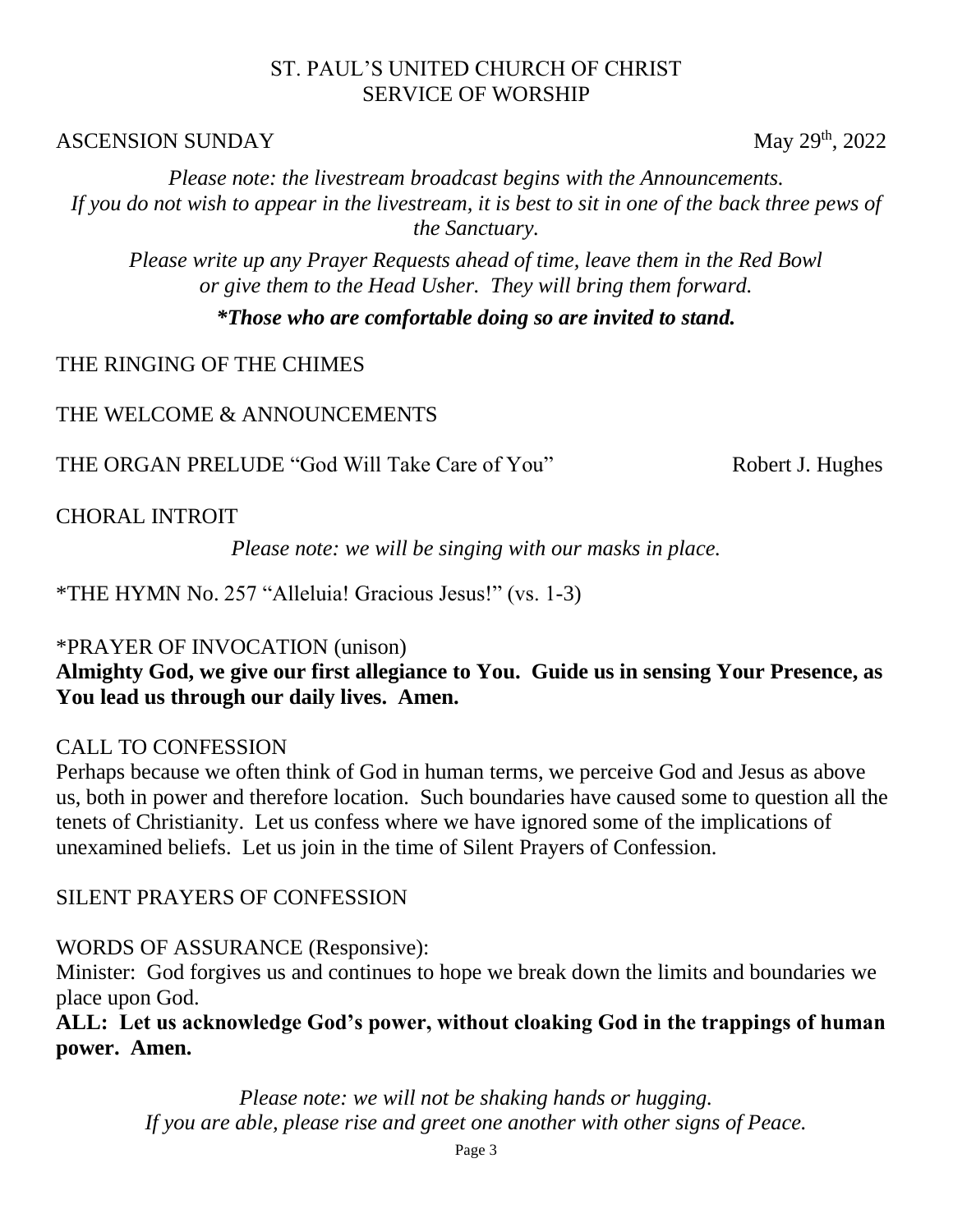#### \*THE PASSING OF THE PEACE

#### \*THE GLORIA PATRI (#759 is the tune, but not all the same words) **Glory be to the Father, and to the Son, and to the Holy Ghost; As it was in the beginning, is now, and ever shall be, world without end. Amen. Amen.**

*Children are invited to the front at this time. They may sit on the chancel steps, they may sit in the front pews, or they may remain seated with their families. Remember, everyone who comes forward will be on camera.* 

SING THE CHILDREN TO THE FRONT Jesus Loves the Little Children

*Jesus loves the little children, all the children of the world Shy and Joyful, Bold and Bright They are precious in his sight Jesus loves the little children of the world.*

THE WORD FOR THE YOUNG

SING THE CHILDREN TO THEIR SEATS Jesus Loves Me

*Jesus loves me, this I know, for the Bible tells me so Little ones to him belong. They are weak but He is strong. Yes, Jesus loves me. Yes, Jesus loves me Yes, Jesus loves me. The Bible tells me so*

#### THE EPISTLE READING Ephesians 1:15-21

THE GOSPEL READING THE GOSPEL READING

\*THE HYMN No. 40 "You Are the Way"

THE RESPONSE: One: God is Still Speaking. **All: Thanks be to God!** 

THE NEW TESTAMENT READING & MESSAGE: Acts 1:1-11 "Up, Down, and All Around"

# THE PRAYERS OF THE PEOPLE AND THE LORD'S PRAYER

**Our Father, who art in heaven, hallowed be thy name. Thy kingdom come. Thy will be done on earth as it is in heaven. Give us this day our daily bread. And forgive us our debts, as we forgive our debtors. And lead us not into temptation but deliver us from evil. For thine is the kingdom, and the power, and the glory, forever. Amen.**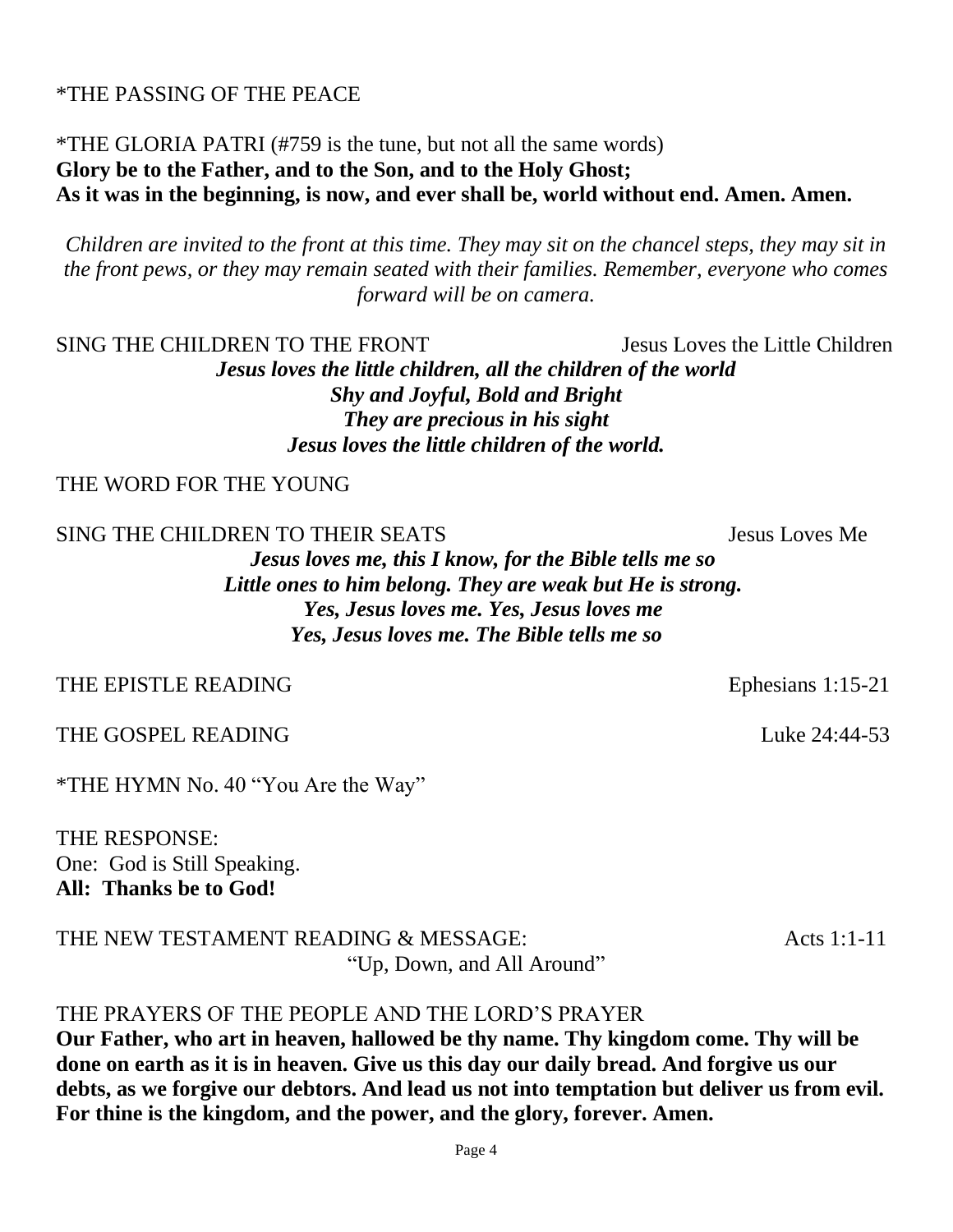#### THE CHORAL RESPONSE (unison)

# Joyful Eastertide



*Please note: you can leave your offerings in the plate in the Narthex on your way in or on your way out after Service. You may also place your pew pad sheets in that Offering Plate. Thank you.* 

THE ANTHEM "We Are One, Lord" perhel

Youth Choir

\*DOXOLOGY

\*THE PRAYER OF DEDICATION (Unison)

**Loving God, You have melted our hardness of heart and penetrated our unbelief with Your forgiveness and Your commission. We believe You are sending us and our resources to do Your work of peacemaking and salvation. May the programs and outreach of this church be worthy of our support and may each of us be faithful bearers of Your good news. Amen.** 

\*THE HYMN "O Christ, When You Ascended" (to the tune of no. 245, "The Day of Resurrection")

*O Christ, when you ascended, you took your rightful throne; Your time on earth had ended — yet we weren't left alone. You reign o'er earth and heaven; your Spirit guides our way. Your prayers uphold your people; you lead your church each day.*

*We look at earthly rulers and see what they command: We note their years of power, the borders of their land. Yet, Lord, you are not bounded by things like time and space; Your reign is never-ending, you rule in every place.*

*(continued on the next page)*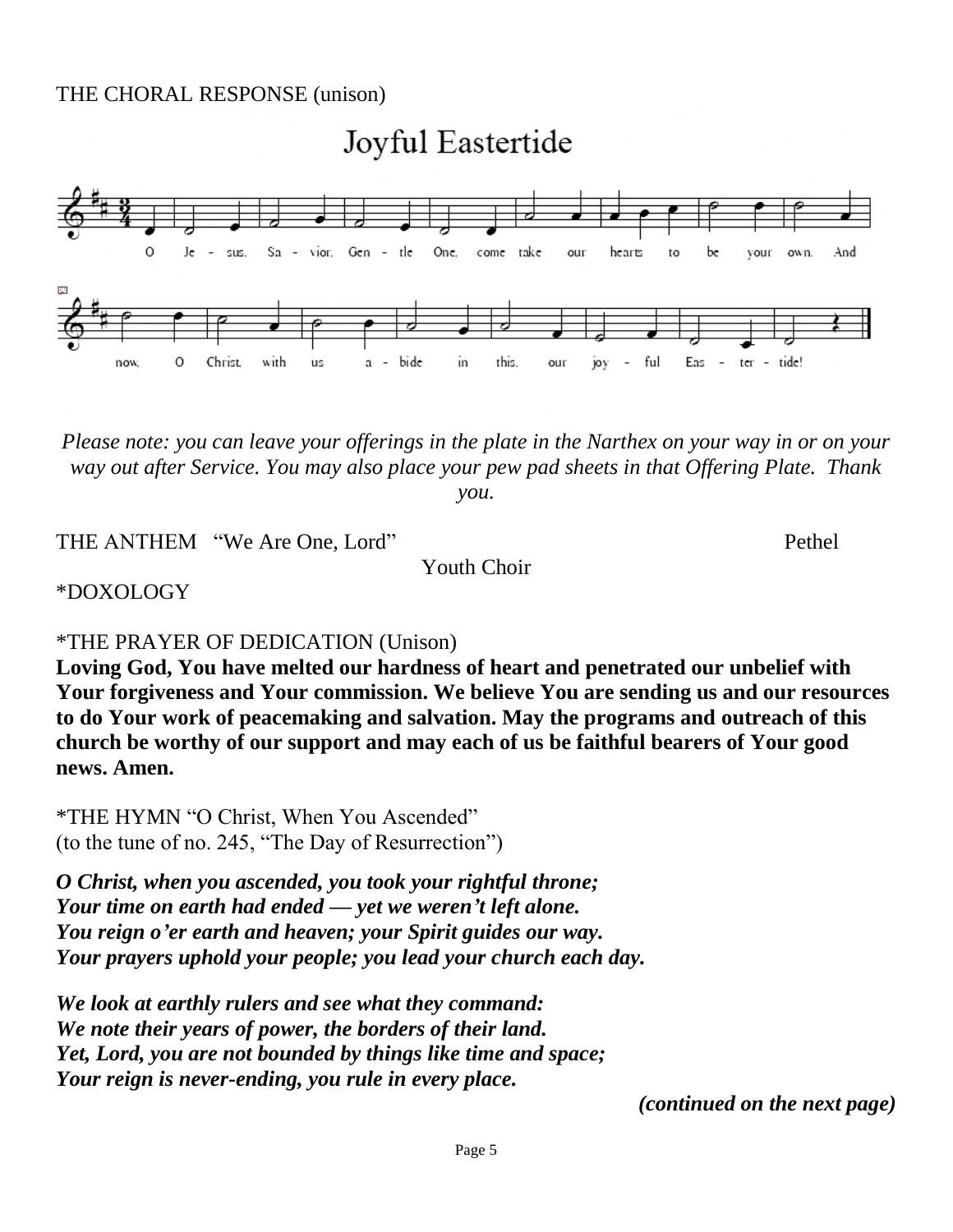*It's often quite a challenge to follow in your Way; We're easily distracted! It's hard, Lord, to obey. Sometimes we give you Sundays — an hour, maybe two — But your ascension means, Lord, all life belongs to you.*

*One day, O Lord, we'll know you, as we are fully known; One day this world of sinners will bow before your throne. One day, God's whole creation will sing and praise your name; On earth as now in heaven, we'll celebrate your reign.*

Text: Copyright © 2007 by Carolyn Winfrey Gillette. All rights reserved.

#### \*THE BIDDING TO MISSION

#### \*THE WORLD PEACE PRAYER

One: Lead us, O God.

**All: Lead us from death to life, from falsehood to truth. Lead us from despair to hope, from fear to trust. Lead us from hate to love, from war to peace. Let peace fill our hearts, our world, our universe. Amen.**

\*THE BENEDICTION

\* THE THREE-FOLD AMEN

*Please note: the livestream continues until the end of the Postlude. Please know you are free to leave following the Three-fold Amen, and exit to the Narthex to speak with one another. Do remember you may be visible and audible on the livestream as you exit early. If you choose to remain, please be seated and listen quietly to the Postlude.*

THE ORGAN POSTLUDE "Crown Him With Many Crowns" David H. Hegarty

References:

Cover Image: JESUS MAFA. The Ascension, from Art in the Christian Tradition, a project of the Vanderbilt Divinity Library, Nashville, TN. https://diglib.library.vanderbilt.edu/act-imagelink.pl?RC=48398 [retrieved May 24, 2022]. Original source: http://www.librairie-emmanuel.fr (contact page: [https://www.librairie](https://www.librairie-emmanuel.fr/contact)[emmanuel.fr/contact\)](https://www.librairie-emmanuel.fr/contact).

JESUS MAFA is a response to the New Testament readings from the Lectionary by a Christian community in Cameroon, Africa. Each of the readings was selected and adapted to dramatic interpretation by the community members. Photographs of their interpretations were made, and these were then transcribed to paintings.

In this beautiful rendering of the ascension, Jesus holds out his hands in blessing as he begins to rise to the heavens. The disciples, among whom is one of the women, gaze up at him. Their faces express mixtures of adoration, amazement, curiosity, fear, sadness, and joy. The disciples are finally beginning to realize and understand Jesus' mission. May we too realize that we can embody the risen Christ in the world—loving extravagantly, living abundantly, and promoting justice and peace for all peoples.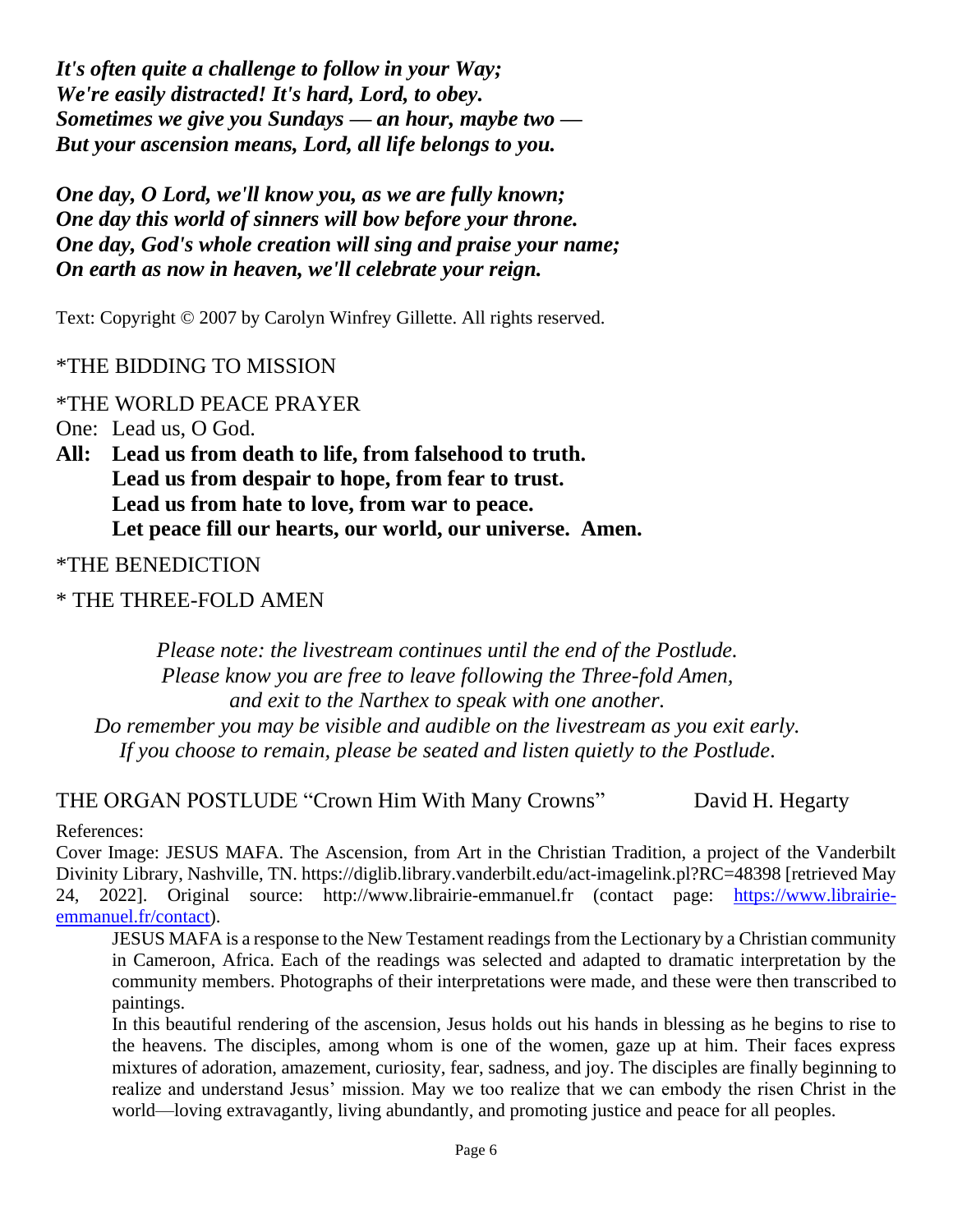The Prayer of Dedication is from "Refreshing Rains of the Living Word" by Lavon Bayler, 1988, United Church Press.

The World Peace Prayer is a paraphrase of a verse from the Upanishads, the most ancient scriptures of Hinduism, also prayed daily by Roman Catholic Benedictine nuns.

# **ALTAR FLOWERS**

The Altar flowers are given to the Glory of God by William Cashman, "In Honor of Rachel Hersh's Birthday."

# ANNOUNCEMENTS

# **We Would Like to Present YOU with The KEYS to the Church!**

Just over half of regular Sunday attendees at St. Paul's currently have a key to the main doors of our building. We would like for more members to have access to the building during the week for regular church business and evening meetings, etc.

To help out, volunteers from the St Paul's Safety & Security committee will be set up at a table in the Common area after service today and next Sunday to issue key-fobs to any church member who wishes to have one. These fobs work every day from 6am to 10pm. A voluntary \$10 deposit is requested (but not required), payable when you pick up your key-fob, or any time at the church office.

Members can also sign out a key-fob any regular business day by stopping by the church office.

# **Thanks to Flower Bed Volunteers!**

Thanks to the folks who are tending our flower beds this year.

We put out the word for new volunteers, and folks stepped up, and also many folks agreed to continue to tend the beds they cared for in years past.

Thanks to the 2022 flower gardeners: Front of Sanctuary: Sarah Myers Driveway side of Sanctuary: Jenn Martek and Elaine Daly/Royer Driveway side of Christian Ed: Becky & Lane Thompson & family Driveway side of Fellowship Hall: Kathy Aumiller Columbarium: Eric Dundore MLC Entrance: Don & Merikay Wood Front Sign & Pollinator Habitat: Floyd Gouse, Mary Runkle, Kim Pirtle, Bradley Thomas

# **Vacation Bible School**

Save the dates! St. Paul's UCC will hold VBS July  $5<sup>th</sup>-8<sup>th</sup>$ . Kids in preschool through  $5<sup>th</sup>$  grade are invited to participate; stay tuned for ways to sign-up! Adults and youth, there are many ways to help: we need enthusiastic volunteers who are willing to lead VBS stations, act out Bible stories, take photos, and guide our kid crews. If you are interested in volunteering, please let Pastor Allyssa know. Thank you!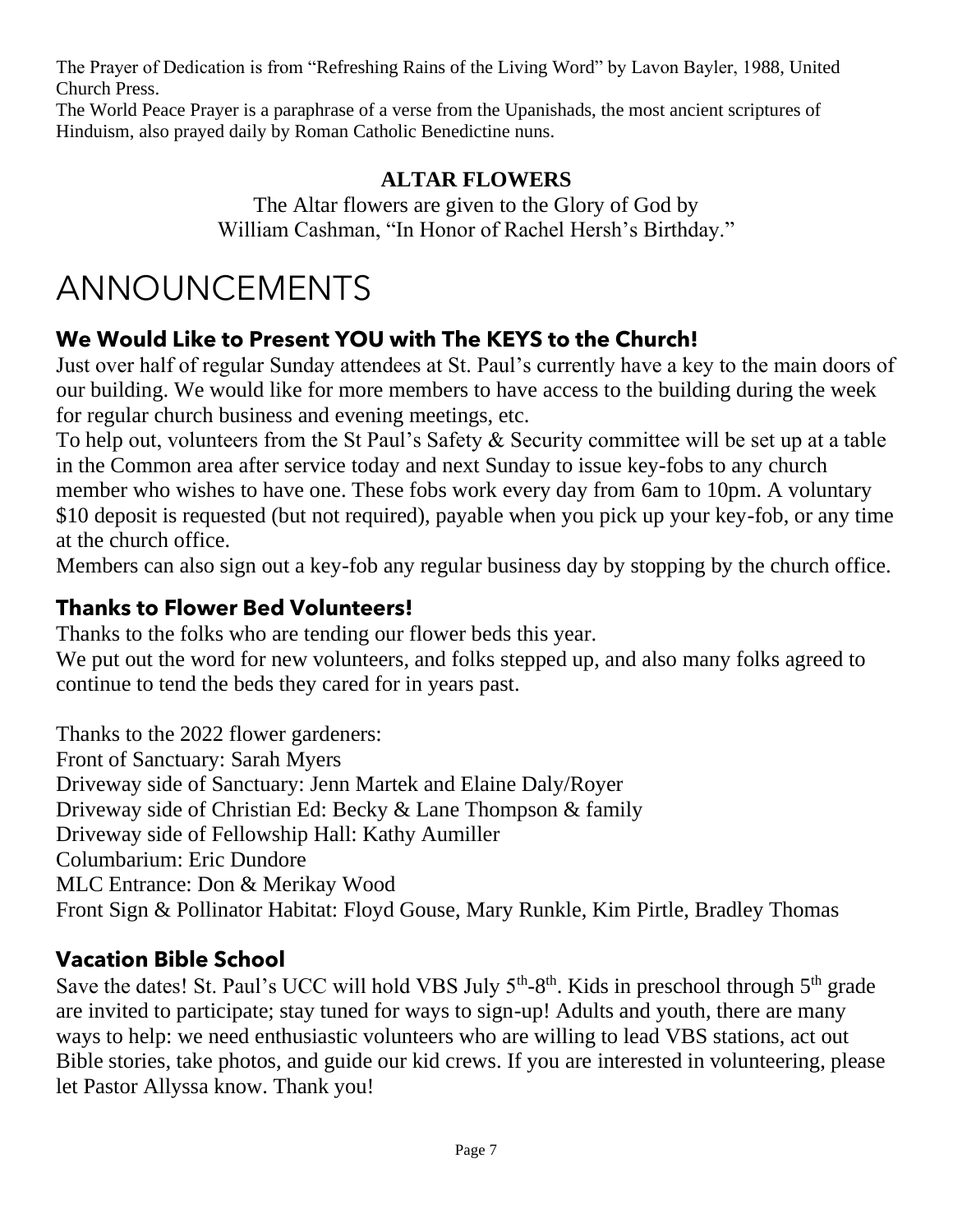# **Vacation Bible School**

Save the dates! St. Paul's UCC will hold VBS July  $5<sup>th</sup>-8<sup>th</sup>$ . Kids in preschool through  $5<sup>th</sup>$  grade are invited to participate; stay tuned for ways to sign-up! Adults and youth, there are many ways to help: we need enthusiastic volunteers who are willing to lead VBS stations, act out Bible stories, take photos, and guide our kid crews. If you are interested in volunteering, please let Pastor Allyssa know. Thank you!

### **Strengthen the Church Offering Sunday June 5th, 2022**

"The last two years have told a remarkable story about the resilience of our churches and their leaders.

This has been hard.

Leaders are tired.

Leaders are anxious.

Leaders are beleaguered.

Leaders are traumatized.

But every day, and in countless ways, leaders in the church demonstrate the power of faith in the risen Christ as they embody the spirit of Paul himself who wrote that we will `rejoice in all circumstances' and 'we do not grieve as those who have no hope.' Two years into this pandemic, we struggle to name a more devastating season through which we have all lived. And yet still we see signs of life and resilience and ingenuity and growth and enduring hope.

There are stories of how college students left for college and for the first time since anyone can remember they were still able to worship every week with their home church.

Many of our settings are reporting that their giving rose in 2021, a sign that even in the midst of deep sorrow our better angels

emerge with a desire to support those who suffer and those who care for the suffering.

Churches that feared losing all their members when we all quarantined learned how to connect virtually for pastoral visitation, prayer, worship, and fellowship. They not only didn't lose their members, many grew by finding an audience who were only ever going to be found in the virtual spaces they occupy and find safe.

Our churches remain strong in the Lord.

All that we do to Strengthen Our Churches extends the kingdom of God. Preaching the gospel is our collective calling. Even a raging global pandemic cannot suppress either our desire or ability preach that gospel, nor the Spirit's ability to change lives when we do.

Won't you please help sustain the mission of the risen Christ, and Strengthen the Church with your offering of love, prayer, and generosity?"

> John C. Dorhauer General Minster and President All Together! United Church of Christ

# **Summer Worship Schedule**

…

Beginning on Sunday, June 5, we will hold one worship service starting at 9:15 AM each Sunday morning. There will be no Sunday school; enjoy your summer break! Sunday school will resume on Rally Day, September 11, 2022.